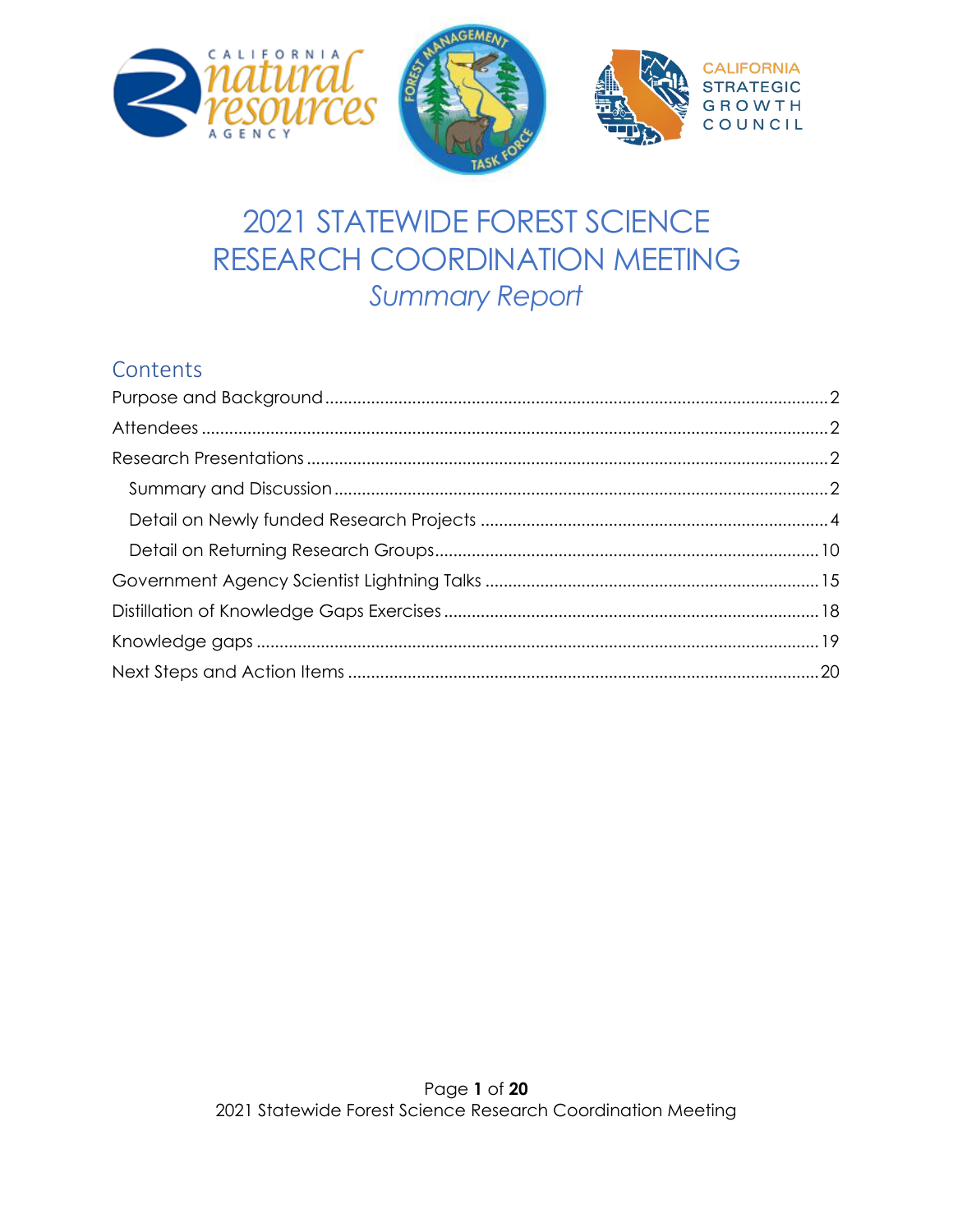# <span id="page-1-0"></span>Purpose and Background

Coordination meeting among major new and returning statewide forest science research grantees and government scientists to better understand: 1) data requirements to support research; 2) research deliverables/products; 3) intended user group(s); 4) geographic focus(es); 5) timelines; etc.

In addition, the meeting:

- $\checkmark$  Developed common awareness of the extensive forest science work underway;
- ✓ Delineated differences and areas of alignment or overlap across projects;
- ✓ Identified possible knowledge and data gaps; and
- ✓ Forged or expand collaboration among focal research project developers, and between government science work and research project

# <span id="page-1-1"></span>Attendees

Over 90 attendees from various, statewide forest science focused organizations attended the coordination meeting. Represented organizations included:

# <span id="page-1-2"></span>Research Presentations

Detailed presentations were delivered by the lead researcher of each of eight statewide forest science research initiatives; four of these research groups were newly funded and included information on the research focus, scope of work, analysis, expected deliverables, timelines, and other relevant information. The other four research initiatives were returning from the 2019 meeting and provided a brief review of the above content as well as showcased progress to date. Notes on each presentation are included in the next section and PowerPoint slides of each can be found in the "Presentations 2021 Statewide Forest Science Coordination Meeting" file.

#### <span id="page-1-3"></span>**Summary and Discussion**

The following groups presented:

- 1. [Assessment and mitigation of wildfire induced air pollution;](https://climateadaptation.ucdavis.edu/assessment-and-mitigation-wildfire-induced-air-pollution) UC Davis, presented by M. Barbato; funded by UC Lab Fees
- 2. [Transforming prescribed fire practices for California;](https://sites.uci.edu/sparxcal/) UC Irvine, presented by T. Banerjee; funded by UC Lab Fees
- 3. Mitigating and managing extreme wildfire risk in California; UC Santa Barbara, presented by C. Jones; funded by UC Lab Fees
- 4. [California Foresite: Spatial assessment and priority planning;](https://resources.ca.gov/-/media/CNRA-Website/Files/Initiatives/Forest-Stewardship/3020-300-AB-2551-Spatial-Analysis-and-Priority-Planning.pdf?la=en&hash=EBE166BC9A0A48D51D4053041AF57FC56CDC2A96) UC ANR, presented by S. Khan; funded by the Department of Conservation and CNRA
- Page **2** of **20** 5. [The future of California drought, fire, and forest dieback;](https://www.ioes.ucla.edu/project/future-california-drought-fire-forest-dieback/) UC Los Angeles, presented by A. Hall; funded by UC Lab Fees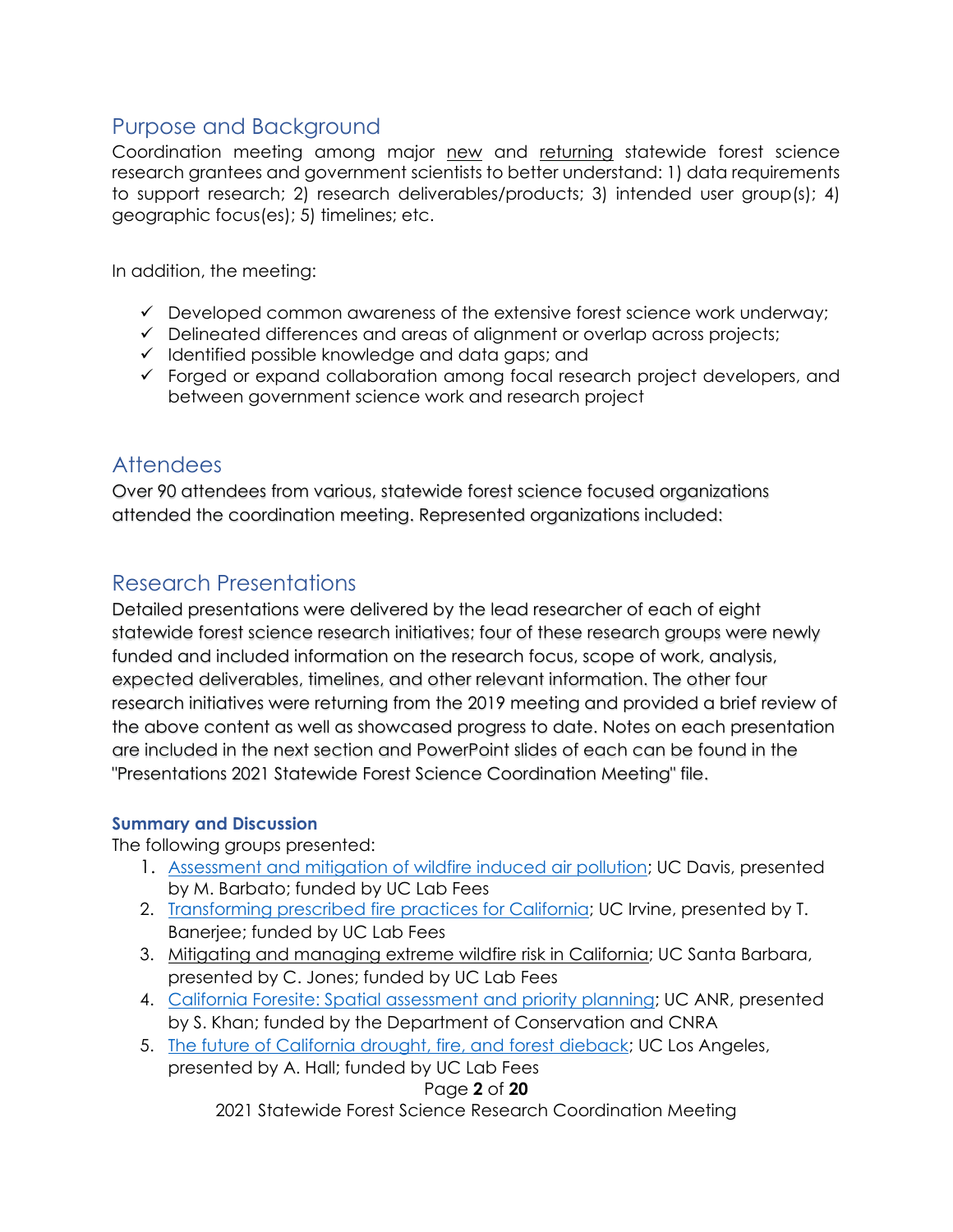- 6. [Comprehensive open source development of next generation wildfire models for](https://pyregence.org/)  [grid resiliency;](https://pyregence.org/) Spatial Informatics Group, presented by D. Saah; funded by the Energy Commission
- 7. [High-resolution, dynamic mapping of forest fuels and wildfire hazard;](https://salo.ai/) Salo Sciences, presented by C. Anderson and D. Marvin; funded by Gordon and Betty Moore Foundation
- 8. [Innovation center for advancing ecosystem climate solutions;](https://california-ecosystem-climate.solutions/) UC Irvine, presented by M. Goulden; funded by Strategic Growth Council

Of the newly presented research projects, the first two (Barbato and Banerjee) both address aspects of emissions and air quality concerns and advance our strategies for mitigating wildfire risk. The third project (Jones) considers how climate change is influencing wildfire risk, with an emphasis on implications for the electric grid, while the fourth (Khan) assesses current watershed conditions and prioritizes investments, in part by leveraging geospatial data produced by these 8 research projects.

The progress of the returning four research projects included, but was not limited to, successful downscaling of climatic models and advancing fire models to consider implications for carbon storage and larger diameter trees (Hall and Saah), launching a near-term wildfire forecast system (Saah) and an online platform with high resolution forest structure vegetation data (Anderson), and generating novel geospatial layers to support existing platforms (Goulden).

The returning four research projects have developed multiple cross-project collaborations to model fire, drought, and tree mortality. All 8 research groups recognized the opportunity to further expand sharing data and analysis to more rapidly and comprehensively achieve outcomes.

# **Discussion on Overlap, Opportunities, Gaps**

#### Open discussion on research synergies and complementarities.

Attendees recognized that a lot of high quality and useful data is being produced from these projects, but there are few resources to exchange, update, or sustain data production in the long-term. However, they noted that data privacy and possible sanitization protocols would need to be developed before sharing. Addressing how to exchange, update, and sustain data from these projects is a real issue but also a great opportunity.

The group noted that stakeholder engagement efforts from multiple projects are targeting similar or the same groups of people; there may be an opportunity to at least compare notes or even consider and develop an integrated approach.

Attendees agreed both of these topics are worth revisiting during a quarterly call.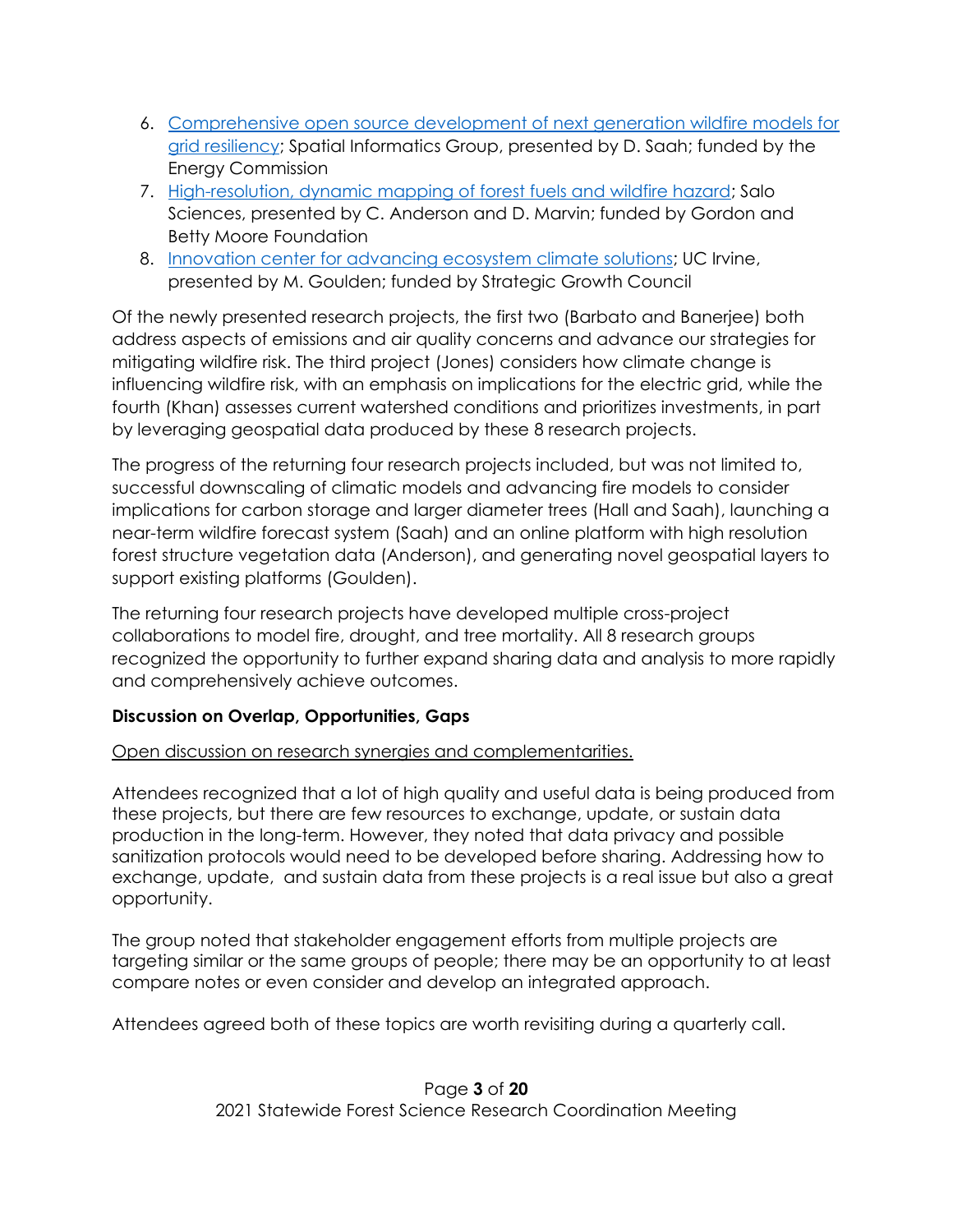#### <span id="page-3-0"></span>**Detail on Newly funded Research Projects**

The information below is listed in order of presentations delivered, and it should be paired with a review of the accompanying PowerPoint slides. *Though the authors of these notes attempted to accurately capture the detailed information discussed throughout the event, given the technical and extensive nature of these projects, please excuse any inadvertent errors or omissions. Please contact the project leads with any questions; corrections can be submitted to the report authors.*

#### 1. **[Assessment and Mitigation of Wildfire Induced Air Pollution;](https://climateadaptation.ucdavis.edu/) UC Davis, presented by M. Barbato; funded by UC Lab Fees**

#### Focus:

Interdisciplinary collaborative focused on five Wildfire Research Areas (WRAs): 1) modeling and forecast (not real time) of wildfire spread, 2) wildfire emissions and air quality, 3) health effects assessment, 4) mitigation strategies, and 5) visualization.

Key research questions:

- 1. Modeling wildfire spread in the WUI at individual building scale
- 2. Bridging the gap between scales of wildfire models
- 3. Identifying the appropriate spatial and temporal scales for different modeling components for assessment of air quality and population level health effects
- 4. Measuring physiochemical, optical, and toxicological properties of fire emissions from heterogeneous fuels
- 5. Developing an emission database for urban/WUI materials
- 6. Developing baseline data to assess effectiveness of different existing and innovative mitigation strategies
- 7. Developing the scientific visualization framework to support knowledge dissemination, community engagement, and policy development
- 8. Preparing the groundwork for future investigations of other wildfire-related issues

#### Geographic Scope(s):

California vegetation and climate

#### Research Team:

UC Davis lead, LLNL, UC Merced, UC Irvine, UCLA, UC Berkeley, LANL, Electric Power Research Institute.

#### Analysis**:**

A combination of modeling and lab-based experiments.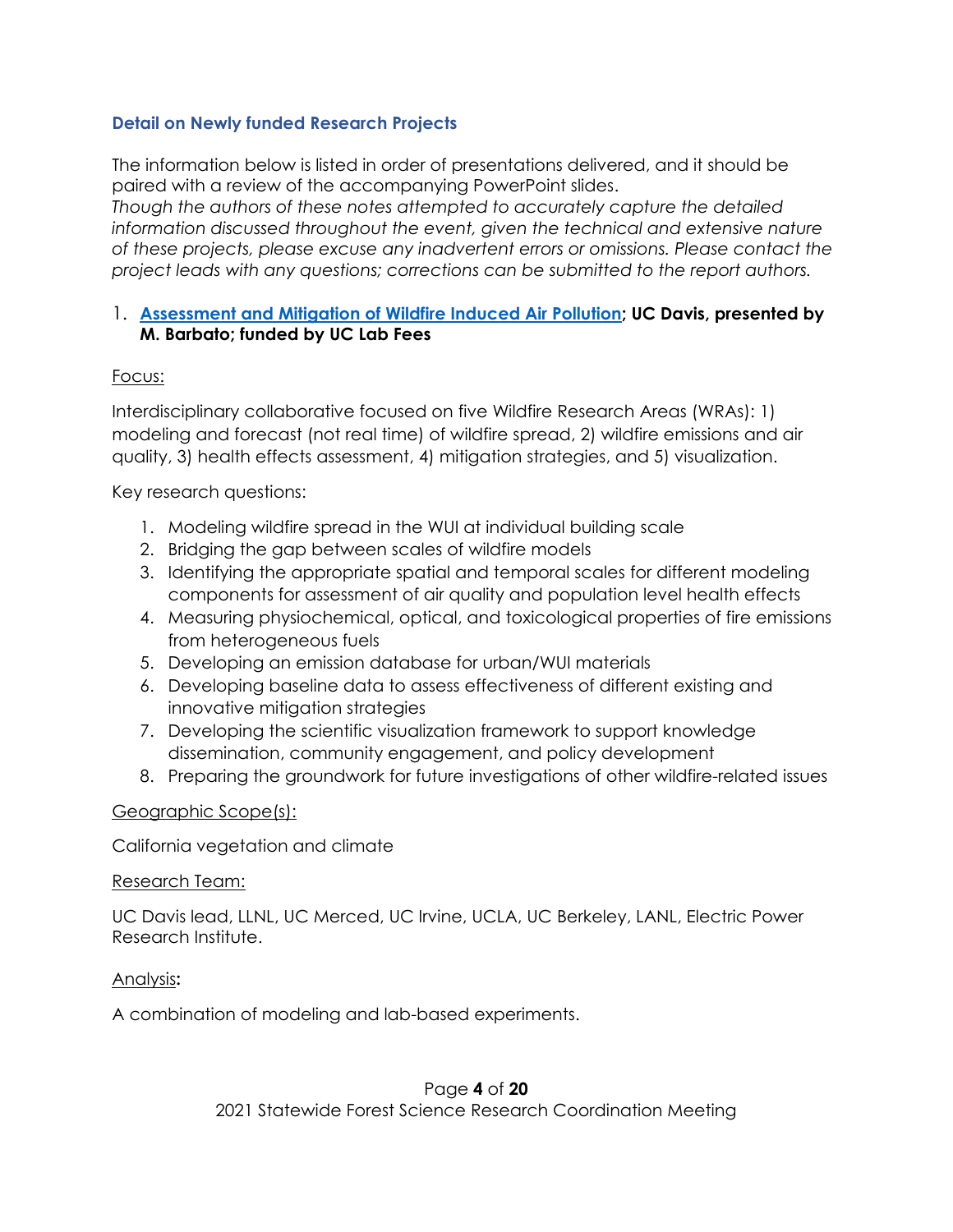- Wildfire Modeling and Forecast data inputs include LANDFIRE, LANDSAT products, and climate predictions. This goes into a semi-dynamic fuel model (vegetation productivity, mortality, and response to disturbances), which feeds physics-based (explicit fire flame/front tracking; two-way meteorological coupling) and statistics-based (empirically trained machine learning; computationally efficient) fire models. The outputs include burn area and smoke emissions at 30-meter resolution.
- Emission Prediction and Air Quality Assessment atmospheric modeling and CMAQ model (UC Irvine)
- Development and assessment of wildfire mitigation strategies including prescribed burns and vegetation management, urban growth and land use policy, fireproofing homes.
- Assessment of individual and population-level health outcomes from wildfire smoke (UCLA, UCD, LANL).
- Visualizations working with Cal-Adapt to collect data and make them available to the public.

Planned Deliverables: the project will develop a methodology and framework and an online data visualization tool.

# 2. **[Transforming prescribed fire practices for California;](https://sites.uci.edu/sparxcal/) UC Irvine, presented by T. Banerjee; funded by UC Lab Fees**

# Focus:

Prescribed fires can reduce fuel loading. Need to increase pace and scale of prescribed fires in California but narrow burn windows and impacts to air quality and public safety present challenges. The goal is to develop tools to facilitate more prescribed burning; i.e., safe and efficient prescribed fire strategies and decision support system tools for prescribed fire monitoring, stakeholder engagement, and training students and researchers

# Geographic Scope(s):

The fire behavior modeling and IT decision support will focus on small scales, while the air quality modeling will focus on intermediate scales.

#### Research Team:

- Fire behavior modeling UC Irvine and Los Alamos
- Air quality modeling UC Riverside
- IT decision support UC Irvine and UC Riverside
- Field measurements Berkeley

#### Page **5** of **20**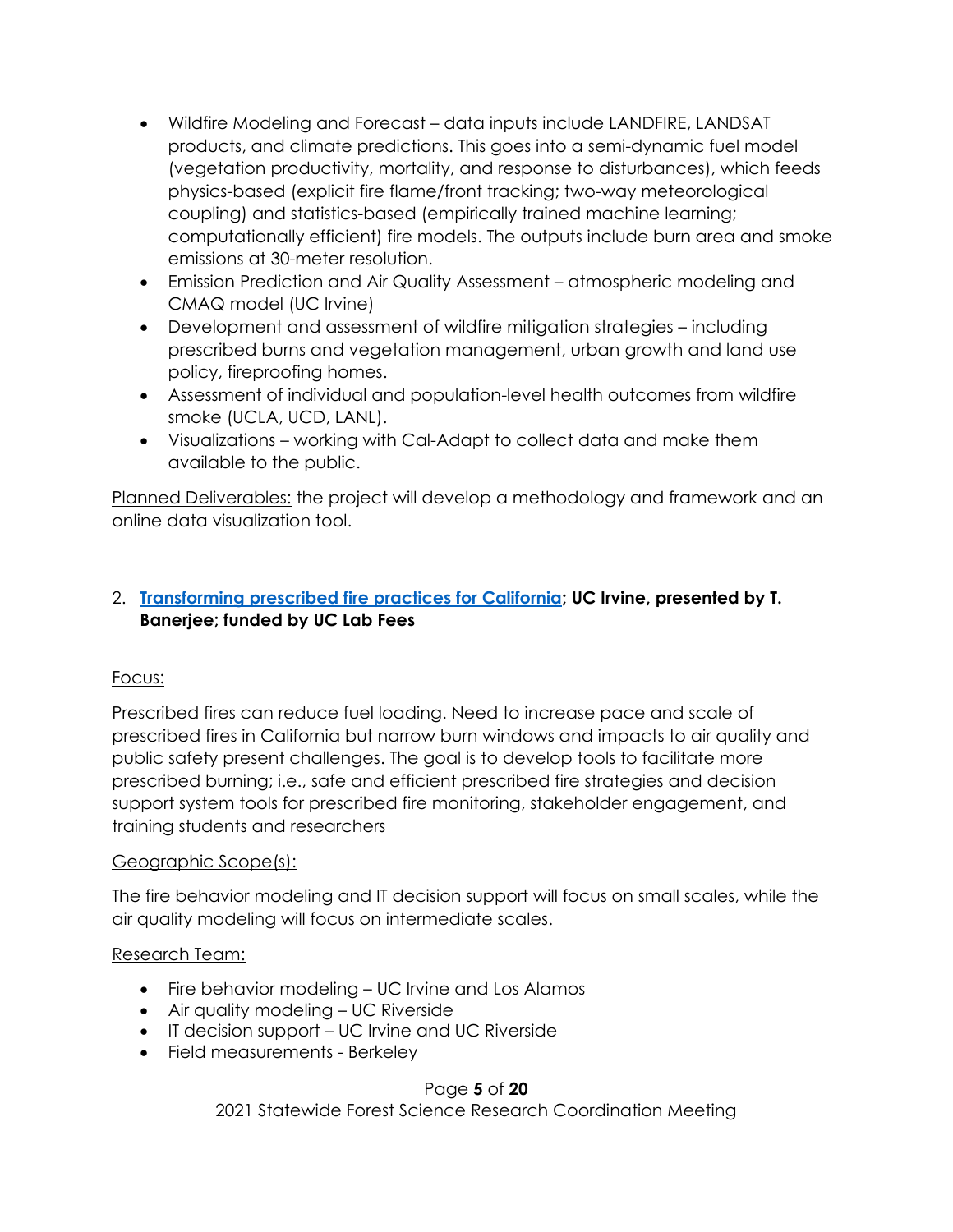# Analysis

They will collect high resolution data on fuel, etc. Feed into models on fire behavior, feed back into models on air quality, which will feed into IT decision support system, which will then feed back into the data to sharpen the models further.

- 1. Modeling of wildland fire/prescribed fire behavior (collaboration with LANL). Using a high-performance processing computer to run rapid simulations of fuel treatments and fire ignition scenarios. In addition, they are working to develop tools capable of running ensembles even faster to identify thresholds to inform which scenarios should be investigated further in the HPCC simulations. Simulating different hypothetical wildfires allows them to capture different facets of fire behavior. Analyses will focus on the interaction of fire and atmosphere, and the development of new smoke production models that account for interactions between atmosphere, plume, and the fire.
- 2. Air Quality Modeling: chemical transport models can extend modeled fire behavior into a representation of pollution impacts. CTMs solve for chemical and physical evolution of assumed emissions over time, based on meteorology and other conditions. They will compare the influence of prescribed vs. wildland fires on pollutants and human exposure. Finally, they seek to improve understanding of emissions speciation and plume dynamics to turn them into a fast-running model for high speed prediction and projections.
- 3. Enabling smart and connected information technologies for prescribed fire: Goal is to enable situational awareness at burn site to monitor progress and or detect anomalies. They will create platform for sensing, networking, analytics and data management technologies at burn site that is suited for limited budgeted constraints. This includes sensors at the burn site. Vision based analytics that leverage machine learning could detect anomalies and support development of a data management system that continuously returns updated data for realtime use.
- 4. Pyrosilviculture treatments part of this project includes implementing prescribed fires for research. These are not very common and they are open for collaborators. Blodgett Forest may be ideal location for prescribed fire education center in California. Currently they plan to do prescribed burns in spring, fall and winter of 2021 and 2022.

#### Models:

- Fire behavior: Multi-fidelity modeling approach
- Air quality Chemical transport models (CTMs)

#### Planned Deliverables:

Outputs -

# Page **6** of **20** 2021 Statewide Forest Science Research Coordination Meeting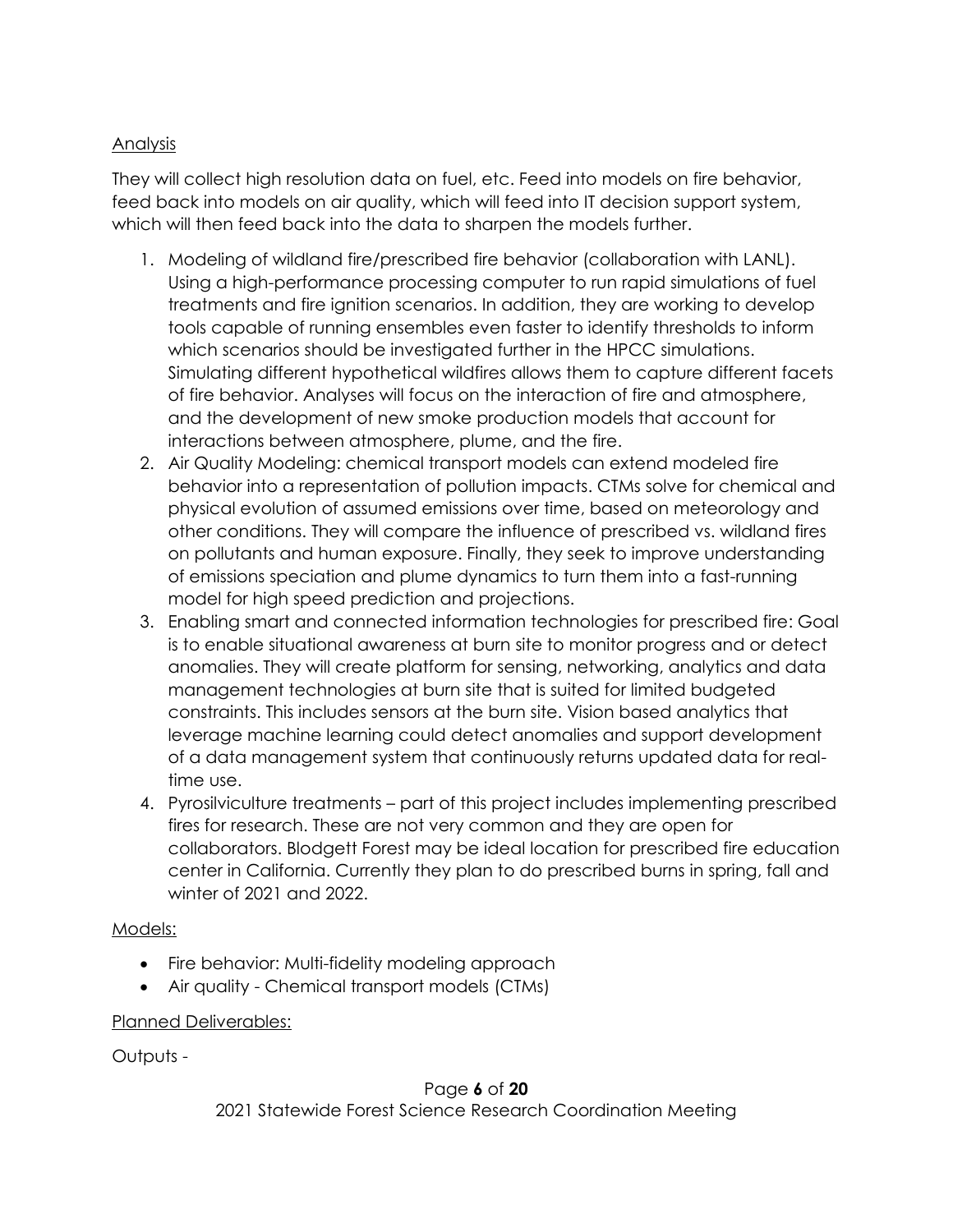- fire behavior modeling
- air quality modeling
- IT based sensing systems for decision support and situational awareness
- pyrosilviculture practices
- Decision support tool for prescribed burning
- Sharing data from prescribed fires

# 3. **Mitigating and managing extreme wildfire risk in California; UC Santa Barbara, presented by C. Jones; funded by UC Lab Fees**

### Focus:

This project investigates the complex interactions among four research themes – climate change and fire-weather, vegetation management, the electric power grid and associated policies - and their influences on wildfires.

The goal is to understand how climate change modifies extreme fire weather conditions and behavior in CA, which factors interact with electric power grid infrastructure to increase wildfire risk, how trade-offs between reliability of energy supply and wildfire risk vary across alterative PSPS protocols, and what cost-effective investments in vegetation management can minimize wildfire risks in the electric grid infrastructure. All of these questions interact.

Climate change happens on many scales, and there are robust relationships showing increases in wildfire sizes/frequency and warming trends. Extreme fire weather behavior involves complex relationships among vegetation types, fuel moisture, topography, and weather. Further complicating these relationships are the varied geography and fuels in California.

#### Geographic Scope(s):

Statewide

Research Team:

UCSB, UCB, LBL, LLNL, UCSD

# Analysis:

- Develop fire risk assessments across California with emphasis on the wildland urban interface (WUI) and electric grid infrastructure
- Observational and multi models analyses (global reanalysis of ERA5 data; weather station data; remote sensing data; downscaling of WRF high resolution climate model; fire spread models (couple and uncoupled)

Page **7** of **20** 2021 Statewide Forest Science Research Coordination Meeting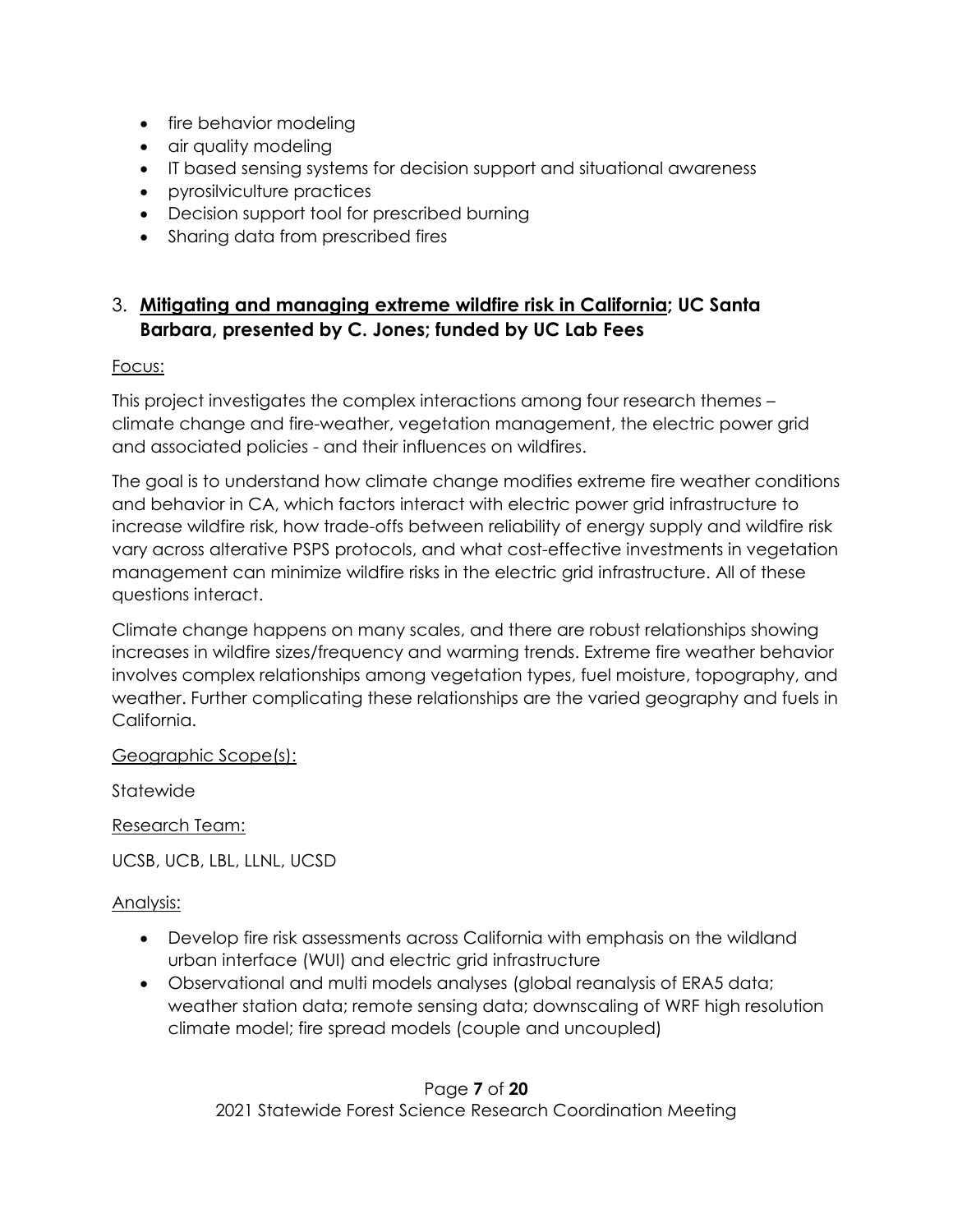- o Example: There is a clear statistical change in surface winds in some regions of state, which may be changing fire weather conditions
- o Case Study: Using DOE fire in Aug-Sep 2020 to study fire behavior sensitivity to weather and fuels conditions
- Use machine learning methods to construct databases of:
	- o Extreme fire weather, wind gusts
	- o Wildfire risks, with an emphasis on electric power grid and WUI
- Risk model to predict power-grid-induced wildfire probability to inform better deenergization strategies. Methods:
	- o Use machine learning tools to leverage enormous data sets on weather and infrastructure.
	- o Create a decision-making approach to balance maximizing electricity delivery with minimizing network upgrade costs and risk
	- o Develop optimization models to capture wildfire ignition risks and complexities of infrastructure investment
- Using the Camp Fire as a case study, create vegetation treatment scenarios near powerlines and town of Paradise to assess impacts.

### Models:

- High-resolution climate model downscaling (WRF model; 30-yr, 1.6km grid, hourly outputs). Only downscaling for current climate, not future projections
- Fire spread models (coupled and uncoupled) Prometheus

# Planned Deliverables:

- High res WRF downscaling, 30-year, 1.6 k, hourly outputs, statewide
- Databases of extreme fire weather/wind gusts, and wildfire risks
- Fire spread model studies
- Workshops with stakeholders and agencies

# Timeframe:

March 2020 - Feb. 2023

# 4. **[California Foresite: Spatial assessment and priority planning;](https://resources.ca.gov/-/media/CNRA-Website/Files/Initiatives/Forest-Stewardship/3020-300-AB-2551-Spatial-Analysis-and-Priority-Planning.pdf?la=en&hash=EBE166BC9A0A48D51D4053041AF57FC56CDC2A96) UC ANR, presented by S. Khan; funded by the Department of Conservation and CNRA**

# Focus:

This project is jointly funded by CNRA and CalEPA through AB2551 to establish a comprehensive understanding of forest management and restoration needs, and to provide transparent and defensible data and analysis in support of prioritization of investment opportunities to improve watershed function and resilience.

> Page **8** of **20** 2021 Statewide Forest Science Research Coordination Meeting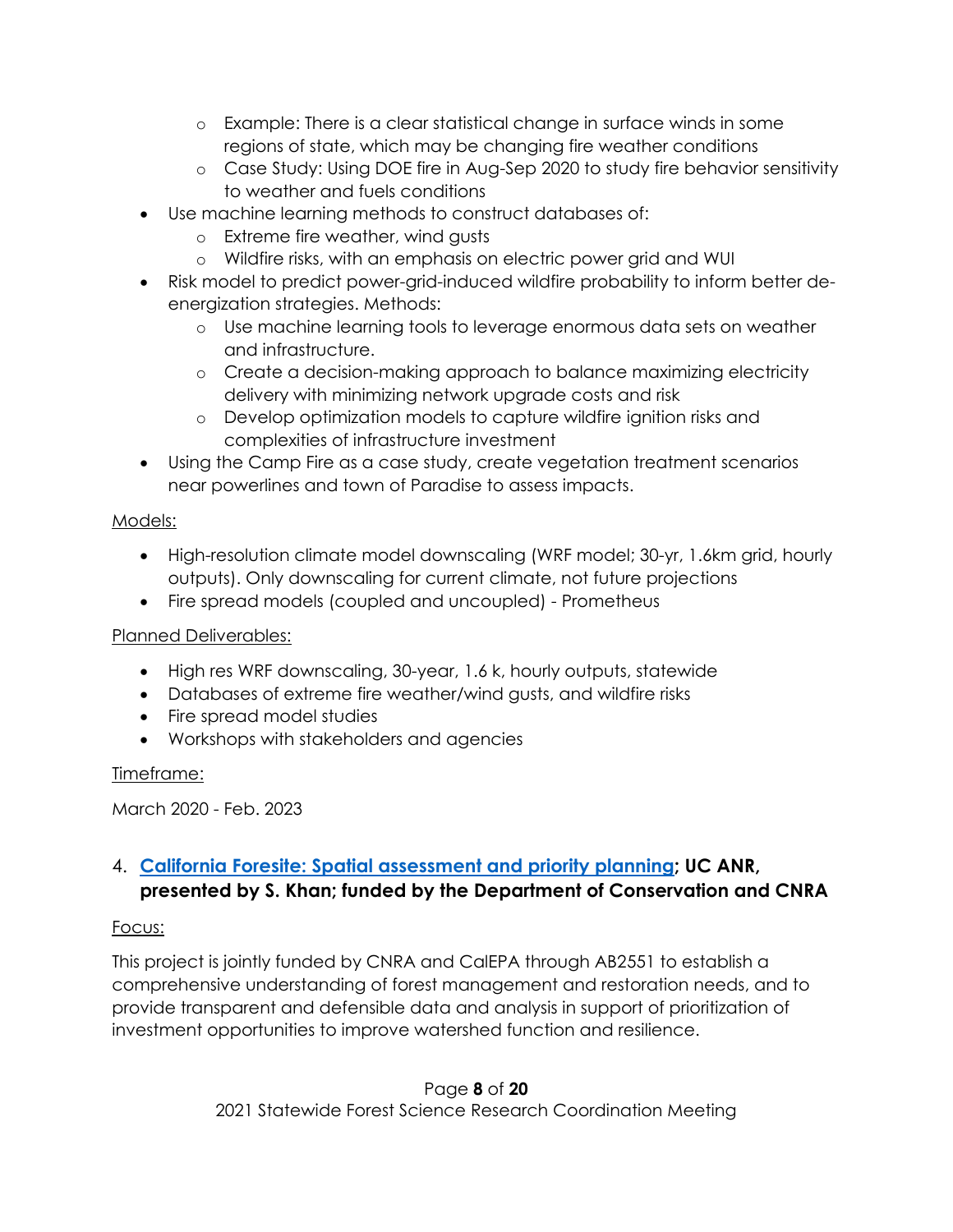The spatial analysis complements the statewide monitoring efforts outlined in AB1492 for integrated data ecosystem. The FORESITE project is focused on prioritization, geospatial tools and data to allocate resources for watershed restoration.

4 main tasks:

- Stakeholder Engagement
- Assessing baseline and current potential conditions
- Climate vulnerability and risk assessment
- Visualization and priority planning

#### • Geographic Scope(s):

California watersheds – starting with five: McCloud, Trinity, Upper Sacramento, Pit, and Feather.

# Research Team:

UCANR (Lead), UC Berkeley, UC Merced, UC Davis, University of New Mexico, USFS

# Analysis:

Assessing current conditions, potentials, and climate risks/vulnerabilities:

- To describe baseline conditions, they will pool and synthesize geospatial data (physical settings such as soil, climate, regolith depth, topography, roads, etc.). This will integrate existing statewide layers as much as possible and only develop new layers as necessary. The projects will include ground verification as needed and will emphasize data updatability. The accumulated data will need to be aggregated and homogenized.
- The current potential of an area is defined as the upper limit values; what is possible in a location, given the current climate and physical conditions. This effort will require building a multivariate approach to measure current potential and identify its dominant controlling factor.
- The climate vulnerability and risk analysis will utilize an IPCC approach that combines resource value with climate exposure and sensitivity. This informs the potential consequences and impacts, which in turn informs vulnerability and adaptive capacity. Together, this will allow the creation of risk classes.

Visualization and Priority Planning Tool:

• This tool will inform prioritization of investments based on scenarios to reduce vulnerability and or risk, improve baseline conditions, or a combination of both objectives. It will provide access to maps and graphics that are driven by transparent and defensible data, that is both scalable and updateable. The tool will be user-friendly for a variety of potential audiences, provide flexible management criteria/objective formulation, and flexible weighting of assets.

# Page **9** of **20**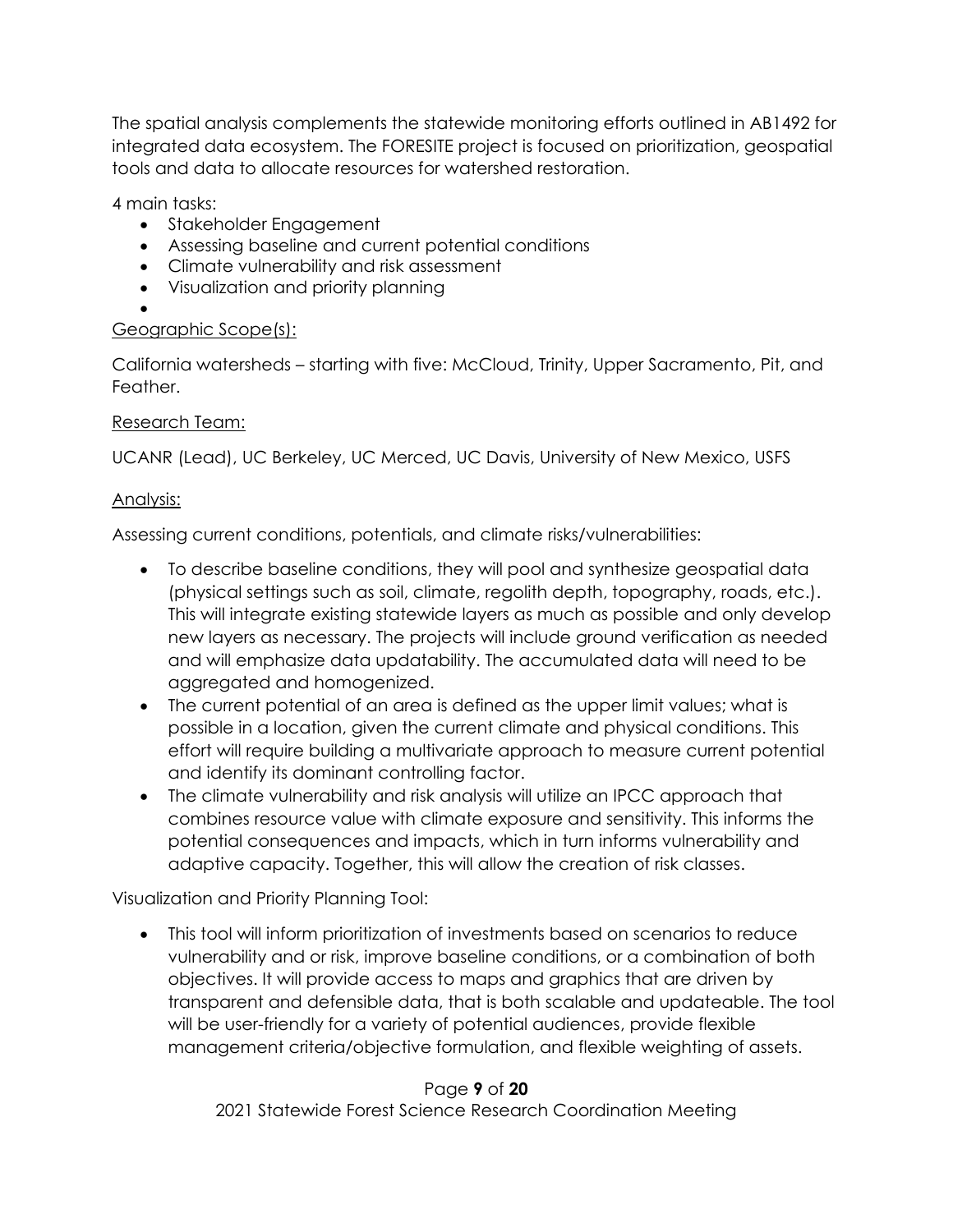Planned Deliverables:

- Online prioritization tool for restoration efforts
- Geospatial layers describing current and potential asset conditions and future risks in an interactive online platform.

### Timeframe:

Two years, done by end of 2022 for stakeholder input/feedback.

### <span id="page-9-0"></span>**Detail on Returning Research Groups**

The information below is listed in order of presentations delivered, and it should be paired with a review of the accompanying PowerPoint slides.

*Though the authors of these notes attempted to accurately capture the detailed information discussed throughout the event, given the technical and extensive nature of these projects, please excuse any inadvertent errors or omissions. Please contact the project leads with any questions; corrections can be submitted to the report authors.*

# 5. **[The future of California drought, fire, and forest dieback;](https://www.ioes.ucla.edu/project/future-california-drought-fire-forest-dieback/) UC Los Angeles, presented by A. Hall; funded by UC Lab Fees**

Focus:

Understanding the sensitivity of tree mortality and wildfire risk and behavior to climate change over time

Research Team: UCI, UCD, UCSB, UCLA, UCB and LB Natl Lab, Los Alamos

# Analysis:

- Detect tree mortality and create high resolution maps of these areas
- Model spatial patterns and temporal dynamics of human vs. lightning caused ignition probability.
- Analyzing the relative importance of fuels, weather, and topography on fire behavior (severity and spread rate) across ecoregions
- Intensification of fire severity by hot and drier climate and fuel build-up in North Coast
- The impact of drought-induced tree die-offs on fire rate of spread
- Live fuel moisture estimates: goal is to look at different metrics of vegetation conditions and come up with estimates of live fuel moisture, which is a key parameter to predict fire behavior.
- Attribution study of causes of increasing warm season fire weather
	- o Vapor Pressure Deficit (VPD), a leading climate variable that influences fire weather, has increased at the rate of 0.70hPa (0.50 standard deviation) per decade during warm season (May-Sep) of 1979-2020 in California. VPD changes induced by the variation of the atmospheric circulation (the flow analogue trend), largely due to natural climate

# Page **10** of **20**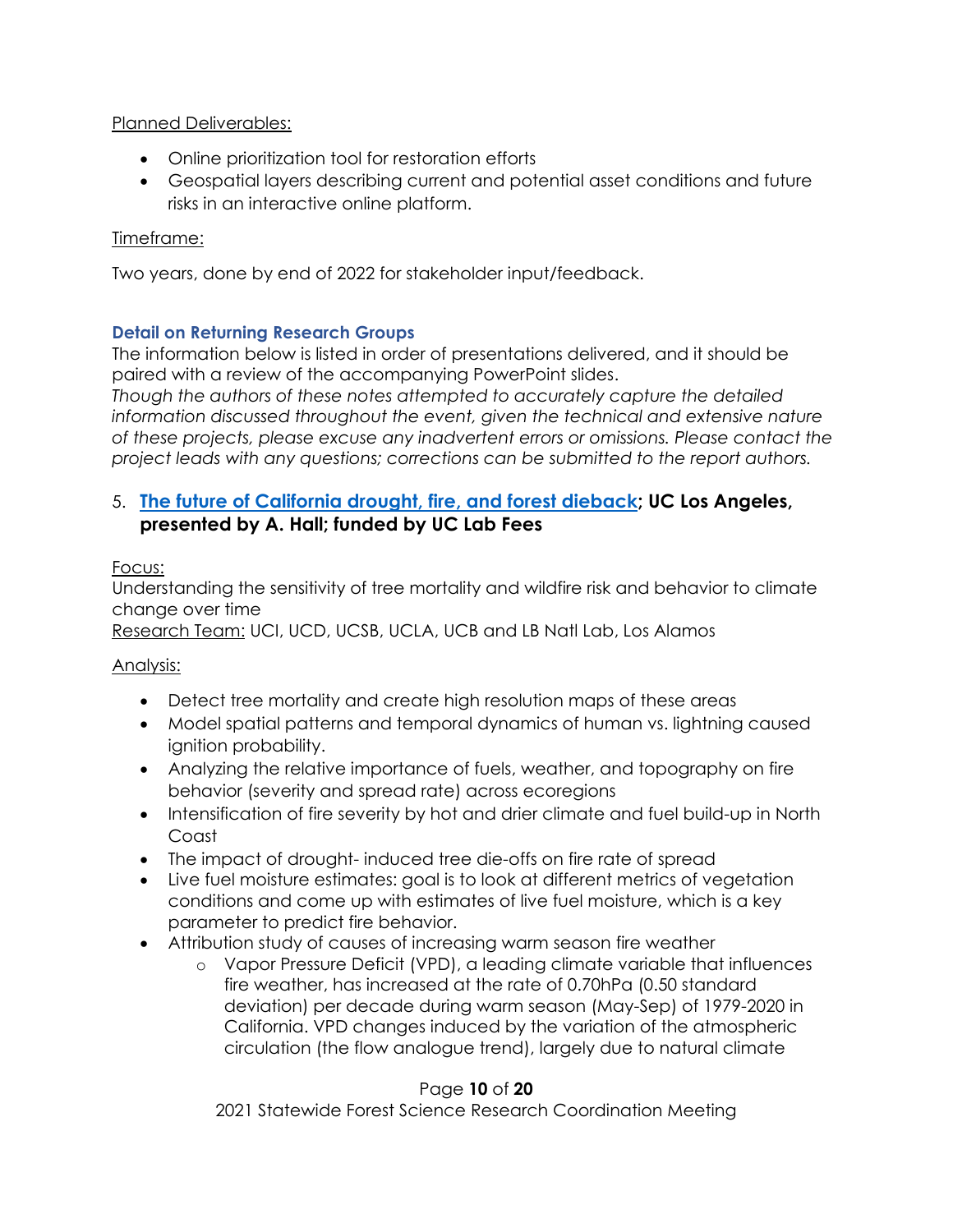variability, can only explain about half (54%) of the VPD trend observed over California. The remaining half of the VPD trend is likely due to anthropogenic warming because it cannot be explained by changes of cloudiness and vegetation types.

Modeling components of project:

- Dynamically downscaling CMIP6 GCMs across CA and weather US. They are also modeling forest sensitivity to water availability and drought (vegetation models tailored to CA ecosystems).
- Working to adjust FATES-HYRO to account for root distributions of key CA plants; root distributions are important for water use, and resulting impacts on tree physiology.
- Fire behavior modeling demonstrated that FATES-SPITFIRE correctly simulates fire's influence on forest community composition, and that it is able to correctly simulate chaparral live fuel moisture. Evaluated importance of different climate drivers to future live fuel moisture dynamics.
	- o Near future link live fuel moisture to fire risk in FATES-HYDRO-SPITFIRE, evaluate the importance of live fuel moisture on fire dynamics, and evaluate fire behavior across mixed conifer, chaparral, oak woodland/savannah regions.
- Anthropogenic warming effects on bark beetles and tree mortality

Modeling/synthesis: climate-driven limits to future carbon storage in CA's ecosystems. Used statistical models to find that both moderate and extreme climate warming will drive large carbon losses. Rising temperatures drive carbon loss, while uncertainty in future precipitation adds large uncertainty to the magnitude of that carbon loss. Climate warming favors hardwood tree species at the expense of conifers. The most vulnerable locations are low/mid-elevation and North Coast. Forest carbon offsets are located disproportionately in these vulnerable areas – Northern Coast and Southern Cascade. The project team combined historical analyses with future projections to make statistical projections of future change. They will be doing a lot more of this in the coming year.

Models:

- CMIP6 GCMs
- FATES-HYDRO
- FATES-SPITFIRE
- IMAP
- TDIA (insect attack)

#### Timeframe:

- Started in March 2018
- Ending in about a year (expecting no cost extension)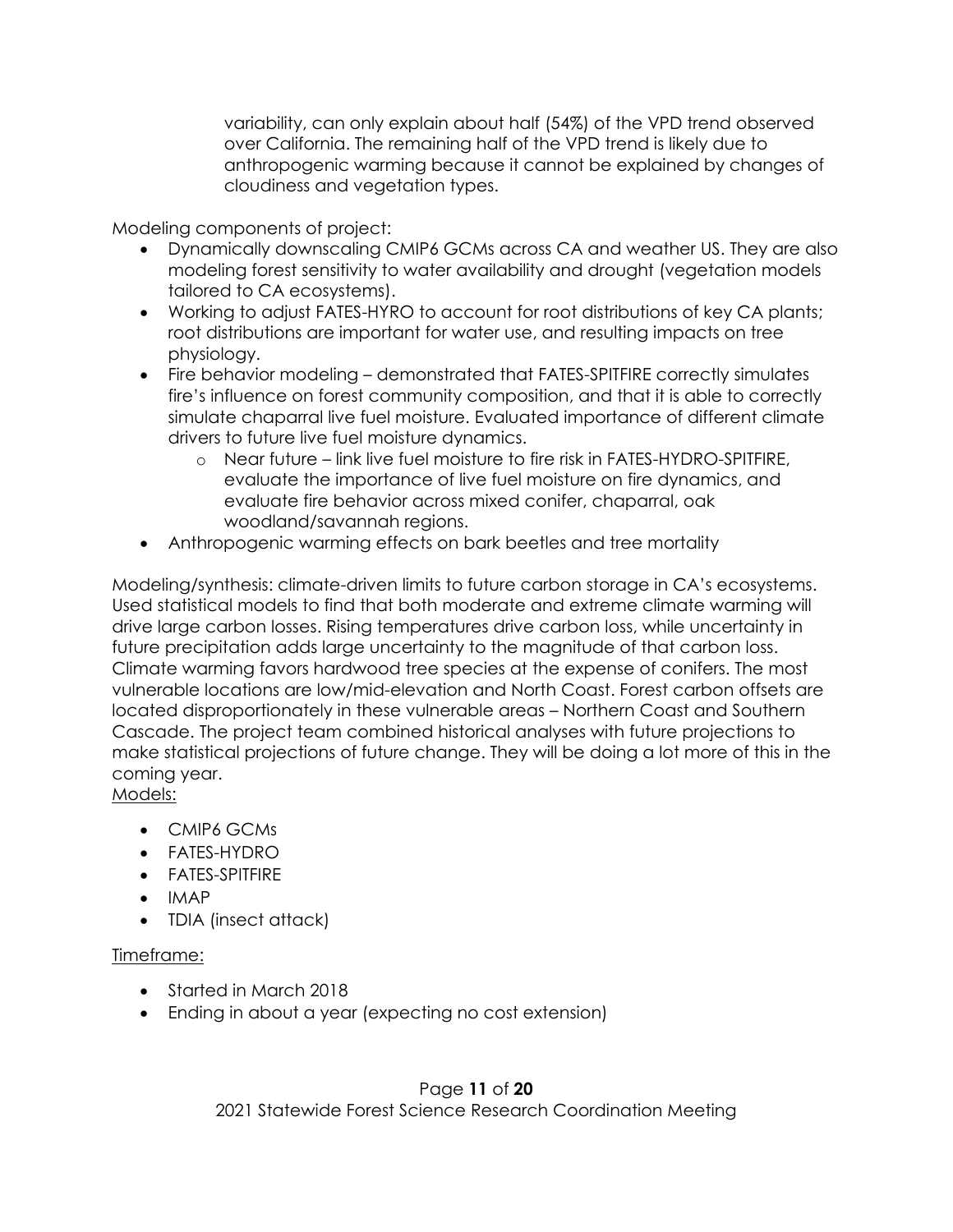# 6. **[Comprehensive open source development of next generation wildfire](https://pyregence.org/)  [models for grid resiliency;](https://pyregence.org/) Spatial Informatics Group, presented by D. Saah; funded by the Energy Commission**

#### Focus:

Pyregence is creating a consortium of many collaborators to build free, open access tools and datasets for the next generation of wildfire models.

Key user groups – Investor-owned utilities, as well as state/federal land and fire management agencies, state planning agencies, tribes, interested stakeholder and public

#### Analysis

Extreme weather (basic research)

• cluster analysis of State fire weather zones (develop algorithm to identify archetypal weather conditions associated with rapid fire growth). Then historic wildfire analysis, then where are we blind for weather data? Then Tech-test – pilot testing of upper air profiler for situational awareness.

Fire behavior (basic research)

- LAB MEASURE**:** Predict heat release rates across the range of fuel structures and environmental conditions found in wildland areas (small-scale burn experiments were conducted to test the effect of wind speed on the smoldering burning rate of wooden cribs. Prepping for large-scale burn experiments)
- FIELD MEASURE**:** New fuel measurement and mapping system
- SCALE**:** Map current and projected future fuel conditions in areas of elevated tree mortality
- MODEL**:** Develop fire model that includes large fuels (> 3 inches diameter), solid phase combustion, and buoyancy

Forecast tools (applied to operational)

• near-term wildfire forecast system. UP and running for the last wildfire season. Beta version models and forecast tools are up and functional at pyregence.org/forecast. They are planning 2021 updates for the near-term forecasting tools.

Scenario analyses (applied to operational)

• long-term wildfire projections. Goals are to develop coupled statistical/dynamical fire-climate-vegetation models to run long-term (end of century) wildfire risk projections. This will support the CA Fifth Climate Change

#### Page **12** of **20**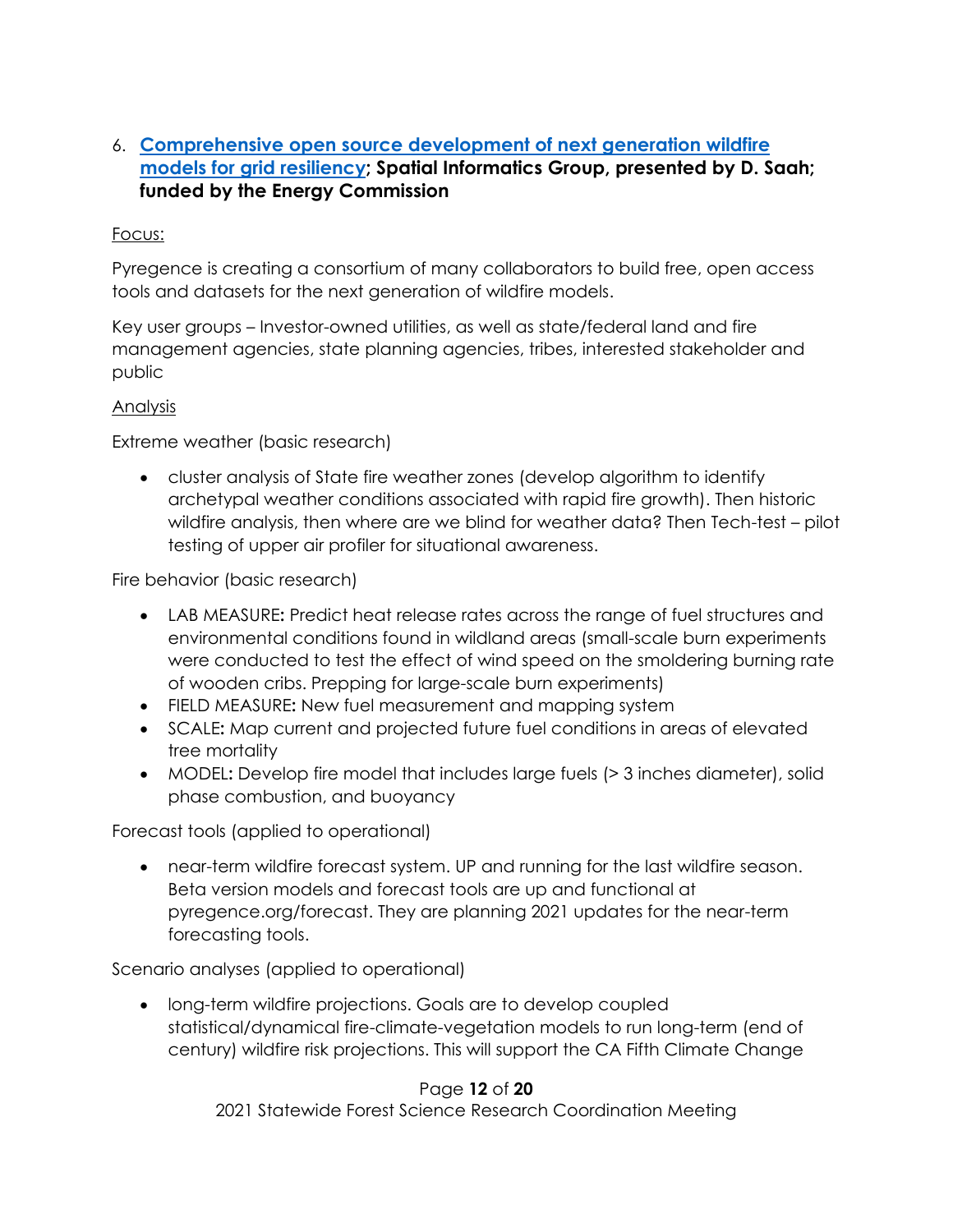Assessment by running models for long-term wildfire projections. They will develop a planning support tool for IOUs and stakeholders relying on the grid to visualize the impacts of wildfire under a changing climate.

Collaboration with UCLA/Alex Hall on downscaled historical climate data.

Coordination with CECS on Fire perimeter data, Harvest Data, and Surface fuels

Landscape models: A full version of LUCAS now running over the conterminous and western U.S. On-going assessment and validation of LANDIS-II re- parameterizations for Klamath, Sierra Nevada and North Coast Forests

#### Models:

- CAWF
- 2 uncoupled models: ELMFIRE developed by REAX engineering and GRIDFIRE developed by SIG
- Long term models: LUCAS, LANDIS
- 2 statistical modeling approaches

#### Planned Deliverables:

- Open access tools and datasets for wildfire modeling
- Cluster analysis to identify extreme weather types for large daily fire growth Nature Paper, data will be available
- Integrated data for consumption by other groups
- 7. **[High-resolution, dynamic mapping of forest fuels and wildfire hazard;](https://salo.ai/) Salo Sciences, presented by C. Anderson and D. Marvin; funded by Gordon and Betty Moore Foundation**

#### Focus:

Development of a forest monitoring system with high-resolution (3 – 10 m) forest structure vegetation data (updated every year), as well as weather and wind, active wildfires, and wildfire exposure (collaboration with Pyregence).

Research Team: SALO Sciences, work from Vibrant Planet

#### Analysis:

In partnership with Pyregence, working to map drought and insect driven tree mortality. Also working with utilities on fire risk. Aiming to use this data in the future for rapid postfire response and developing an annualized fire hazard at 10 m resolution – which will be useful for simulating treatments and their effect on fire hazards.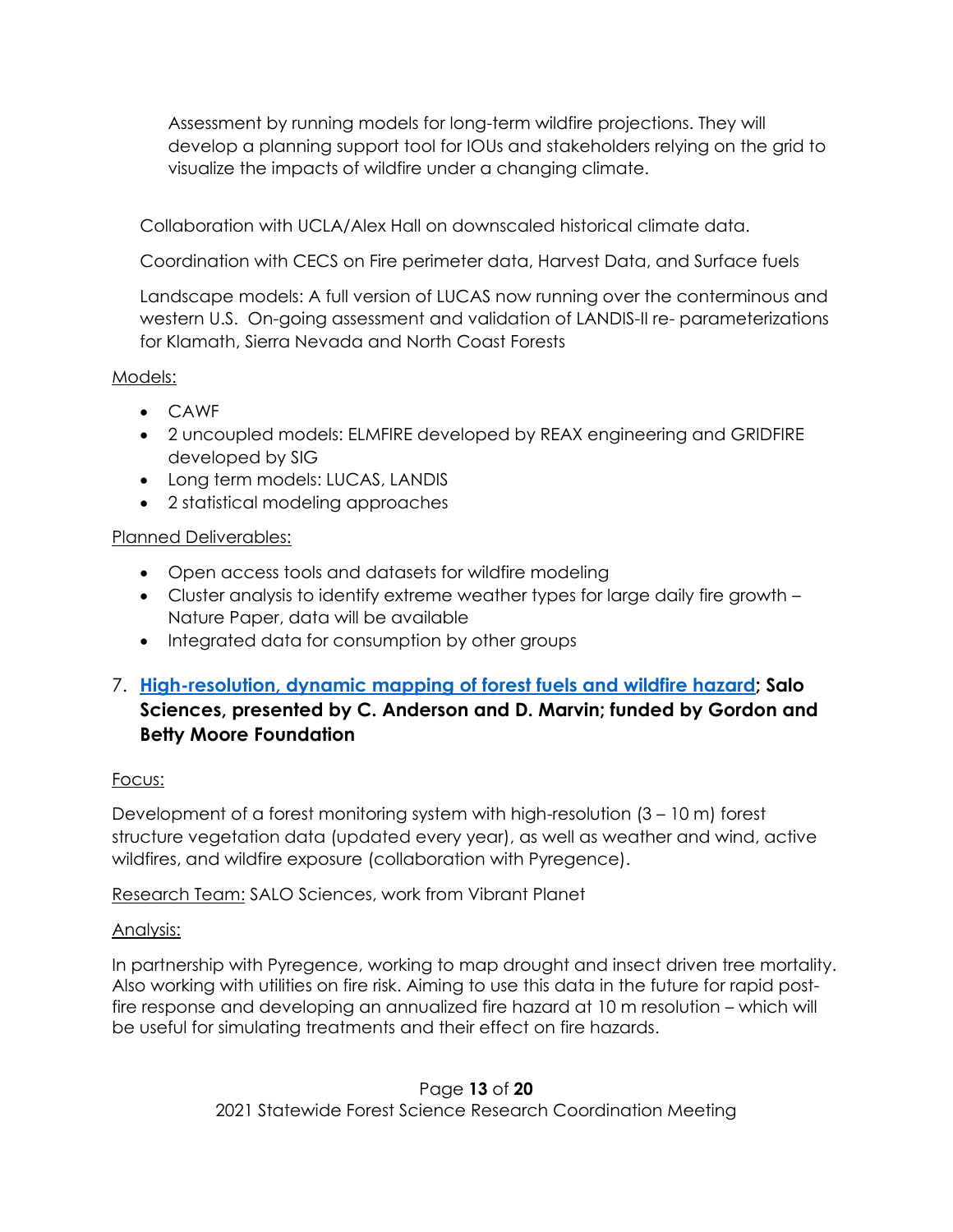#### Planned Deliverables:

- forestobservatory.com
- Open to sharing data with new teams
- API available for free and open non-commercial use, cloud data storage

The Observatory can provide raw data layers to all initiatives, integrate data from them and use them to inform models, provide data/expertise to improve models by initiatives, and can conduct collaborative science together.

# 8. **[Innovation center for advancing ecosystem climate solutions;](https://california-ecosystem-climate.solutions/) UC Irvine, presented by M. Goulden; funded by Strategic Growth Council**

# Focus:

Terrestrial ecosystem conditions, function, and vulnerabilities with an emphasis on carbon, drought stress and tree die off, fire and water. Effects of past and future management actions and disturbance over a 10-30-year time horizon for a stationary climate. The entire effort includes geospatial data analytics, disturbance analyses, decisions support tools, and ecosystem services valuation.

# Analysis

Geospatial work update: creating data layers that play nicely with existing software (Pyregence, Eco Futures, Salo).

- Geospatial data layer creation and analysis using full Landsat stack (since 1984) o Biogeochemistry model, CASA based
- Dead pools C in detritus (1-1000 hour) completely new dataset which provides dynamic component and fine focus
	- o Closer comparison, Wildland Fuels database of coarse fuel
- Refined management history from agencies identifying scale of actual treatment (not just what was proposed), incorporating private lands, all in one data layer by doing a comparison to LANDSAT
	- o Relatively easily updatable
- Forest health data layer forest stress for a given drought, probability of die off
	- o Can use to assess effect of management on forest stress, for every year over the last 35 years. Also, predictive ability based on past recovery
- Chronosequences of past disturbance: looking at past disturbance like fire and recovery of photosynthetic capacity, or other metrics – generates recovery curves for ecosystems. Can look at management and other disturbance too

# Timeframe:

About 45% of the way through the project. About 14 months to go plus a 1-year NCE (end date proposed ~22 months.

# Page **14** of **20**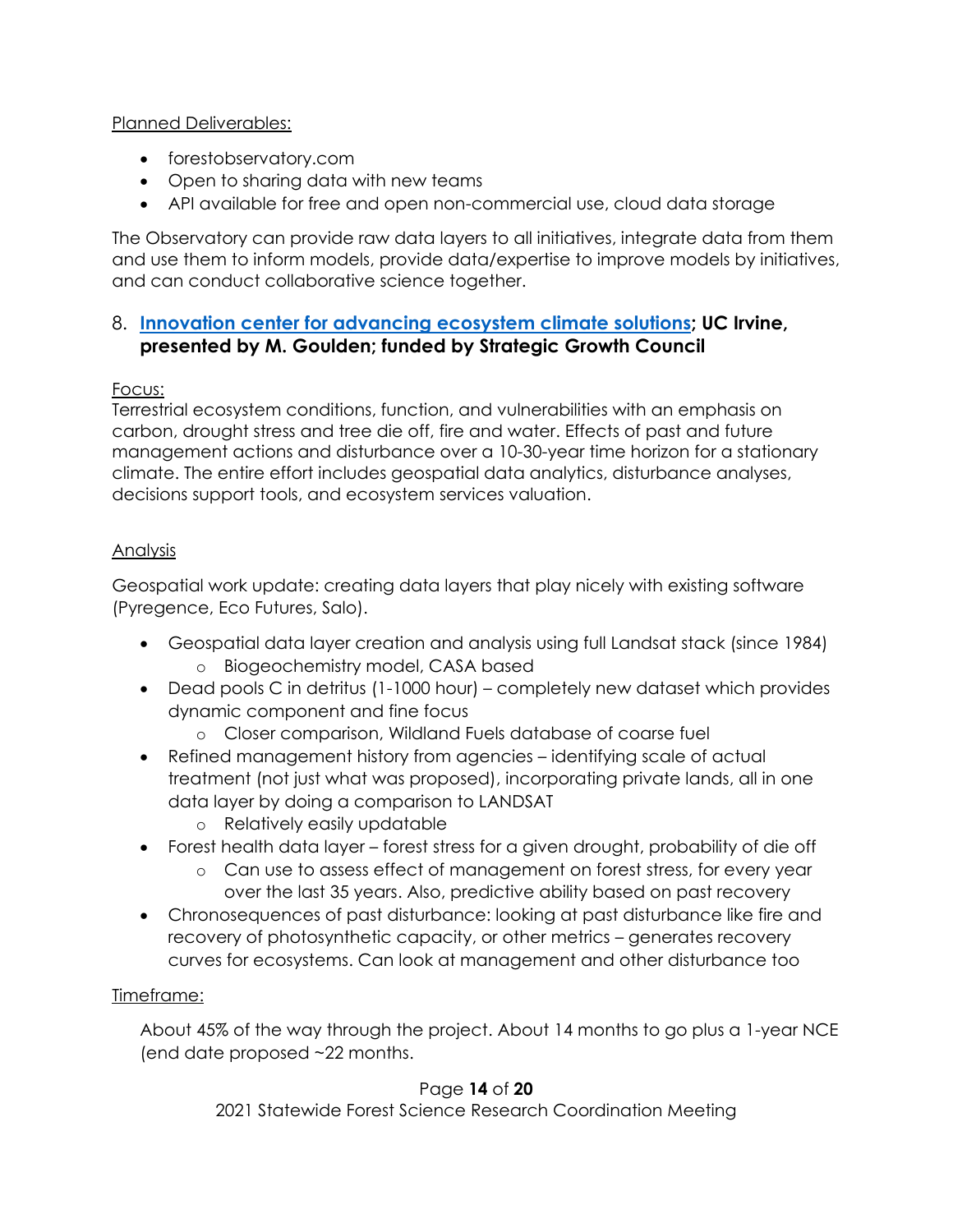# <span id="page-14-0"></span>Government Agency Scientist Lightning Talks

Following the major research presentations, government scientists delivered an overview each department or agency's major research and data collection efforts related to statewide forest science analysis (e.g., wildfire, tree mortality, forest structure, ecosystem service quantification, monitoring and assessment, etc.).

#### CALFIRE, Fire and Resource Assessment Program (Chris Keithley)

- FRAP has multiple research and monitoring programs.
- Recent effort focused on updating the Fire Hazard Severity Zone mapping; incorporates downscaled climate data.
- FRAP also has a forest health research grant program; anticipate grant solicitation in March and many of the topics discussed this morning would be applicable.

#### Air Resources Board (Alan Talhelm)

- CARB research division serves the agency broadly in public health and climate missions. Currently have a contract on smoke health impacts, including one on natural and working lands' health scenarios modeling.
- Air quality monitoring division is closely involved in burn permitting. Look to improve blue-sky smoke modeling for CA and Nevada.
- The research division also maintains a greenhouse gas emissions monitoring and inventory system.
- Industrial Strategies Division works on forest offsets looking into remote sensing tools to monitor and evaluate offset projects.
- Sustainable Transportation and Communities Division (CCI Program) is involved in project level GHG quantification related to forestry.

#### Sierra Nevada Conservancy (John Tangenberg)

• The Conservancy plays more of a data consumer role than a data producer role, but they are developing a "data lake" to compare data from different research projects and to bring data together for policy and reporting. Last year they built a 30m operational DEMO database, based on the Land fire and the USGS ARD framework. The coding scripts from this database are being scaled to a statewide level. The goal is to run queries rapidly at scale; the database is integrated in the Snowflake data cloud, ArcGIS, Jupiter notebooks, etc.

#### CA Energy Commission (Alex Horangic, R&D Division)

• Projects funded by EPIC and PIER. Two projects are led by Dan Cayan at UCSD's Scripps Institution of Oceanography; the first is "Advanced statistical downscaling methods and products for ca electricity system climate planning" and is focused on techniques for downscaling climate projections to provide improved resolution of CA's highly varied meteorological conditions. The second, "Development and evaluation of high-resolution

#### Page **15** of **20**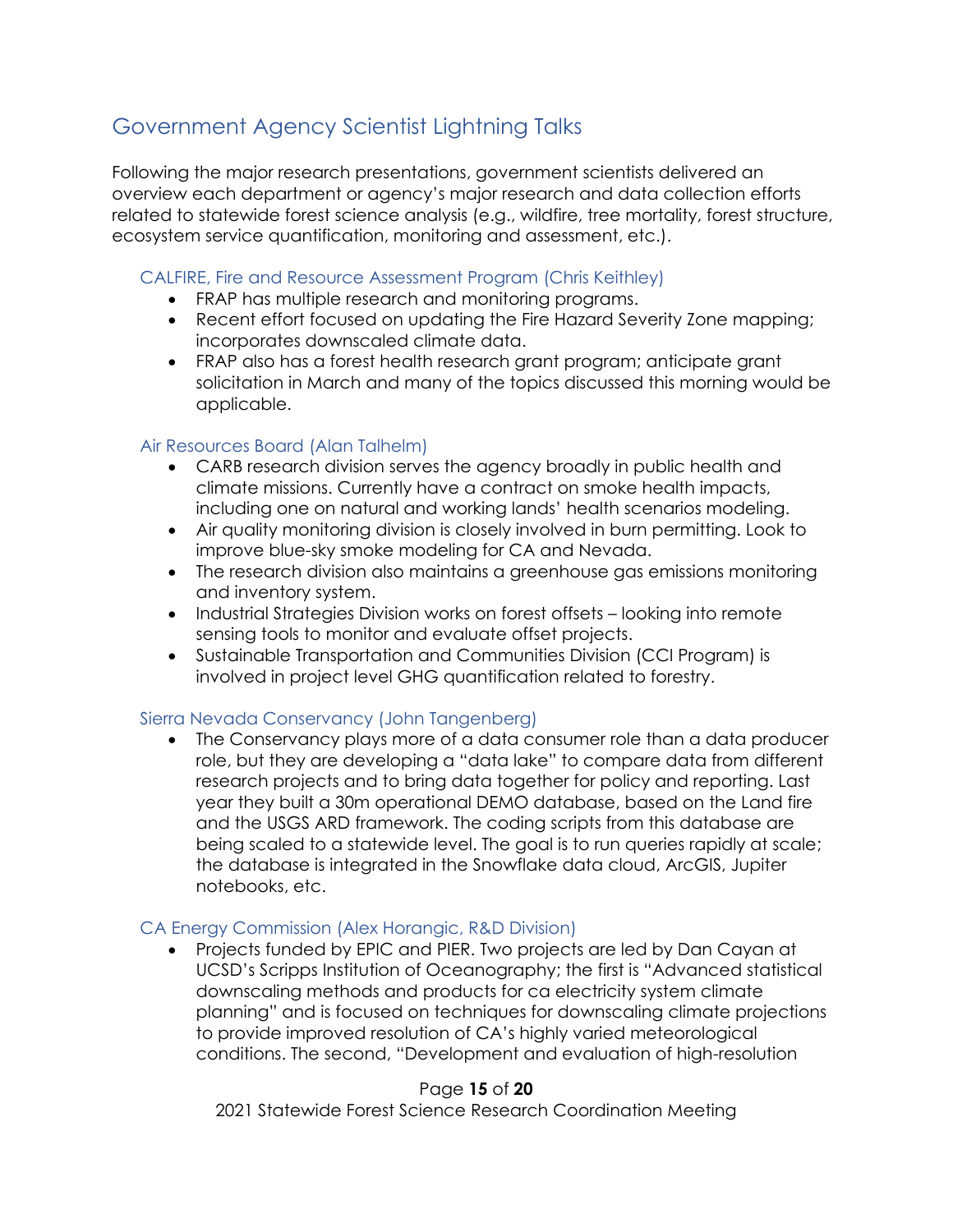historical climate dataset over CA" is focused on improving the spatial/temporal resolution of historical climate data, and enhancing prediction of the risk of compound climate events.

• Two additional projects will start in the next few months. "Development of climate projections for CA and identification of priority projections" will provide projections with high spatiotemporal resolution and point projections to meteorological weather stations of interest. It's utilizing novel bias correction and downscaling techniques, and the project will support of the  $6<sup>th</sup>$  state climate change assessment (these are in collaboration with Alex Hall's group). Finally, the Commission has funded Eagle Rock Analytics to develop a stakeholder informed, co-produced, climate data and analytics platform, which will support CA's electricity sector resilience investments. The results will include tools to help users select the most appropriate model and interpret the outcomes.

#### Tahoe Conservancy (Jason Vasquez)

- Focused on understanding the implications of climate change impacts on forest and watershed management. Just completed some work to downscale climate projections to the Tahoe basin, and to determine impacts of these climate projections (drought stress, precipitation, peak runoff, etc.) on upland water/lake resources for the Tahoe basin.
- Their involvement with Tahoe Sierra Central Initiative includes collaborating with PSW to look at habitat connectivity as it pertains to different climate models, scenarios, and management scenarios.
- Working with the Nature Conservancy on smoke emissions modeling for the TCSI landscape.

#### Department of Conservation (Nate Roth)

- Upcoming coordinator grants for watershed planning
- Regional Forest and Fire Collaboration programs (focus on treatment applications).
- Geologic Hazards Program is involved in post fire geologic stability and hazards analyses.
- Tracking carbon capture and storage activities

#### CA Department of Fish and Wildlife (Melanie Gogol-Prokurat)

- Data are publicly available in BIOS system, can be viewed or downloaded. The system houses more than 2500 spatial datasets developed by CDFW scientists and partnerships. Includes vegetation classification and mapping program - CA version of National program. Have a new map of Modoc region, and southern sierra foothills and southeastern CA are in progress. These will add nearly 4 million acres of fine scale mapping for the State. These could be useful for field validation or data inputs. Also have associated field plot data.
- Conservation Analysis Unit conducts landscape scale spatial analysis and maintains data on species distributions and statewide biodiversity metrics.

#### Page **16** of **20**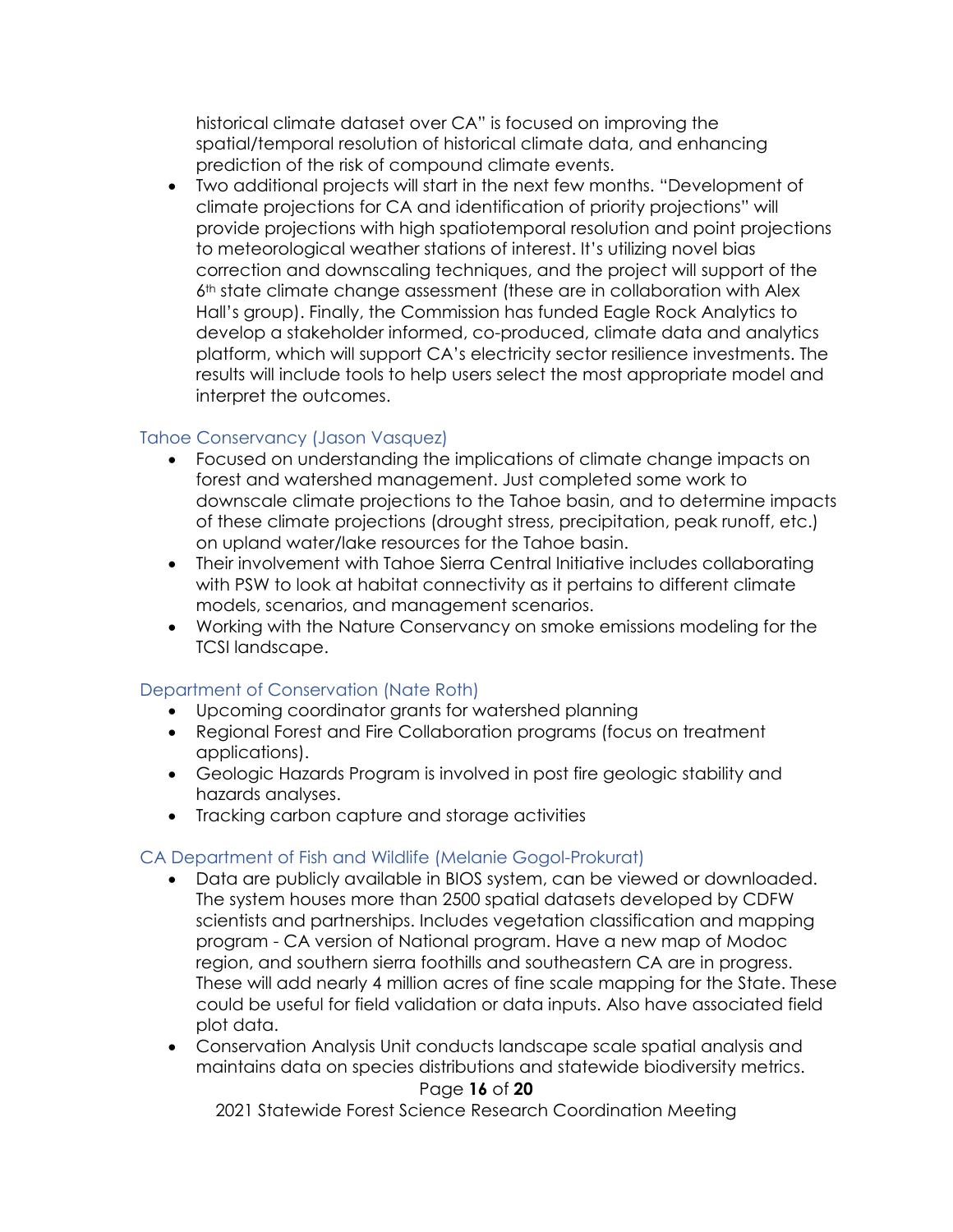- Areas of conservation (ACE) emphasis project compiles species habitat models, etc. to develop statewide maps of biodiversity, specific habitats and connectivity and climate resilience. ACE brings together best information into standard framework for use in conservation decision-making.
- CA Natural Diversity Database is subscription-based service on rare animals, has a separate database entirely for spotted owls

# CA State Water Board (Greg Gearheart)

- Fieldwork on water quality board functions include overseeing the surface water ambient water monitoring (SWAMP) program, which is a statewide data collection effort, and includes stream pollution and bio assessment programs, which includes an emerging interest in fire response, and synthesizes data and prompts new data collection.
- Opportunity to help refine some of the work and define the need for developing catalogues of data.
- Data Dashboards: all SWAMP data, fire GIS mapping tool which includes BMP performance and water quality data.
- Statewide freshwater harmful algal bloom (HAB) program, which includes monitoring, event response, risk communication and standards development work.

#### USFS Region 5 Remote Sensing Lab (Lee Tarnay)

- F3 is the central platform being used as an imputation framework. Supports forest wellness management and operations. F3 also uses standard tools like FIA and FPS, which are plot-based monitoring programs that are mature and peer-reviewed. But F3 adds higher spatiotemporal resolution for all of the attributes from an FIA plot and spreads to any pixel on landscape.
- Merges FIA and the FASTEE map program, which uses LANDSAT, and produces outputs in FCS format that is readily available for modeling and scenario planning (format that can be used by forest management agencies).
- Working on building out platform for forest treatment prioritization for fire treatments, carbon sequestration, etc. (also looking into biodiversity and other elements)
- 30 m resolution, some metrics are updated daily. Includes forests, shrublands, and other parts of wildlands
- Integrated with secure FIA plot data so F3 has to be on secure computing environments so it's a bit of a bottleneck but they are working to moving to a federal cloud computing environment.
- Currently collaborating with CARB and CalFire FRAP to support emissions and carbon mapping needs.

USFS PSW Research Station (Peter Stine and Pat Manley) Peter Stine – ForSYS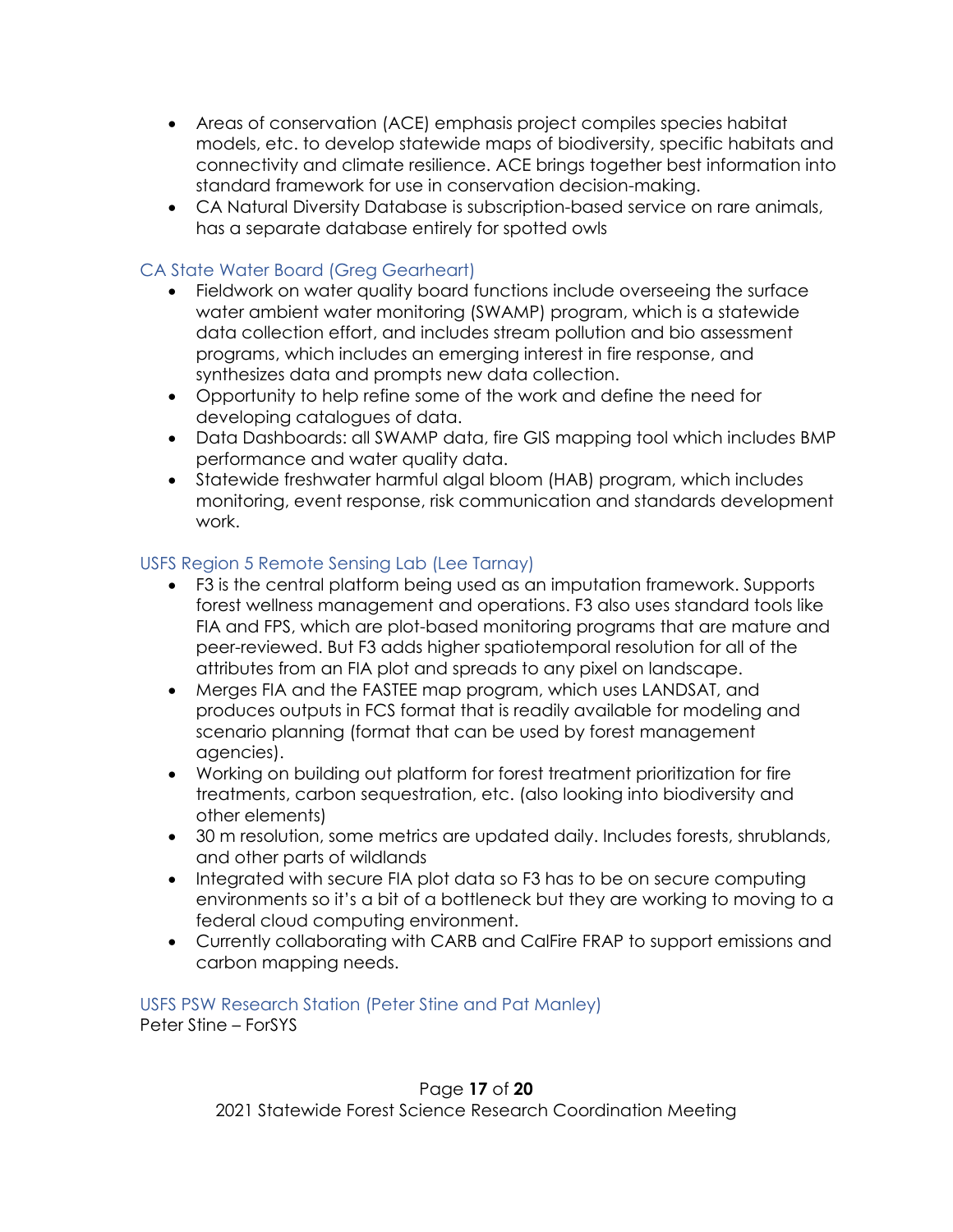- Testing ForSys, a scenario planning tool, on a 117,000-acre test area in the Stanislaus National Forest. They've delineated polygons within the test area and defined the objectives and associated metrics
- Test area is done now and are in the process of scaling up statewide over next several months

Pat Manley – Tahoe Central Sierra Initiative

- TCSI is co-led by PSW and TNC. 4 key products:
	- (1) Framework for resilience completed
	- (2) Assessment of current conditions that addresses 7/10 pillars from Framework completed, will be available in next two weeks
	- (3) Currently modeling future resilience conditions based on 6 different management scenarios under 5 different climate models. Preliminary results – beetles are a big driver and are quite hard to control via management – mgmt. is more effective at influencing mortality from fire. Their results are seemingly quite similar to Alex Hall's group results.
	- (4) Blueprint: very similar to the headwater's project Loretta is leading.

# <span id="page-17-0"></span>Distillation of Knowledge Gaps Exercises

Prior to the meeting, invitees were asked to provide a list of existing knowledge gaps in forest and fire science. Meeting coordinators grouped the responses into 7 categories (wildfire, restoration and reforestation, monitoring, wildlife and habitat, climate change, prescribed fire, and forest management).

After the research presentations and lightning talks from researchers and state scientists, all attendees participated in small group discussions about the generated list of possible knowledge gaps. Each small group assessed the list associated with 2 -3 of the categories and determined whether they were true (meaning no scientific research has been done and nothing is known about the topic) or partial knowledge gaps (meaning scientific research is in progress but few conclusions are currently available), or not actually a gap.

Please review the following list of identified knowledge gaps.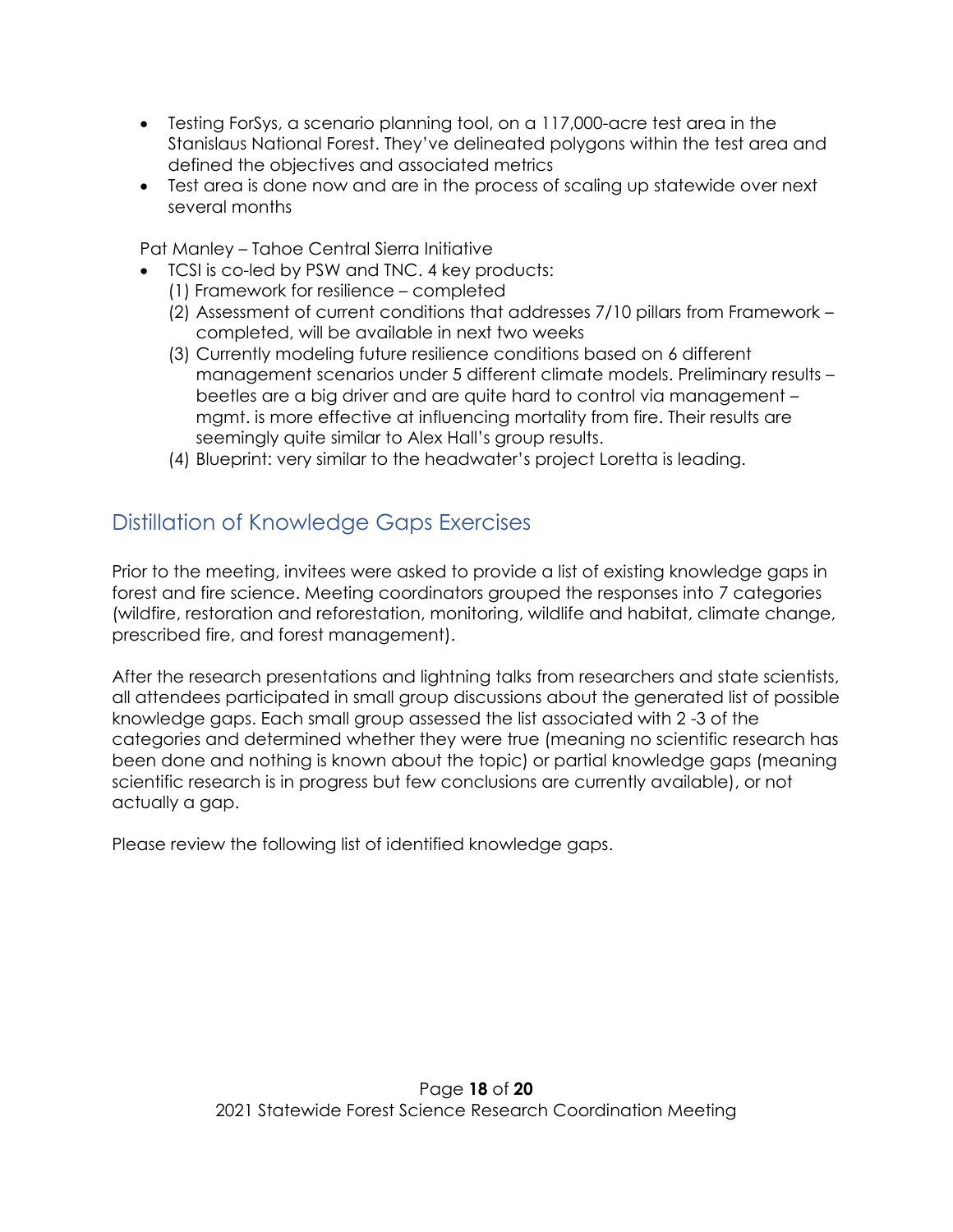# <span id="page-18-0"></span>Knowledge gaps

Questions with an \* were considered partial knowledge gaps. Research addressing these questions may be underway but few conclusions are currently available, or knowledge is limited to narrow geographic or temporal scales.

#### Forest Management

- a) What are soil carbon impacts from forest mgmt. in each vegetation type?
- b) What are WUI appropriate management strategies that effectively mitigate wildfire across diverse ownerships? \*
- c) How many forgotten burn piles exist on the landscape and do they have a different decay rate than dead wood in a natural configuration?

### Prescribed Fire

- a) How will climate change shift prescribed fire burn windows? \*
- b) What are effective mitigation strategies for smoke exposure?

# Climate Change \*

### *These questions were considered partial because they have been partially answered via extrapolated modeling; ground-truthing is needed but is expensive.*

- a) What is the end fate and life cycle of carbon under various forest management actions?
- b) How does forest management (e.g., fuel reduction) and harvested wood product utilization influence carbon pool dynamics as compared to their fate with wildfire?
- c) What is the tradeoff between CO2 fertilization and drought and temp stress on future CA biomass carrying capacity?
- d) Should new soil organic carbon inventories be performed in CA forests?
- e) How are post-fire forest recovery rates changing due to climate change?
- f) What are appropriate reforestation approaches in areas affected by catastrophic wildfire/tree mortality, accounting for future climate conditions, to avoid type conversion?

# Carbon

a) What are soil carbon impacts from forest management disaggregated from by forest type?

#### Page **19** of **20**